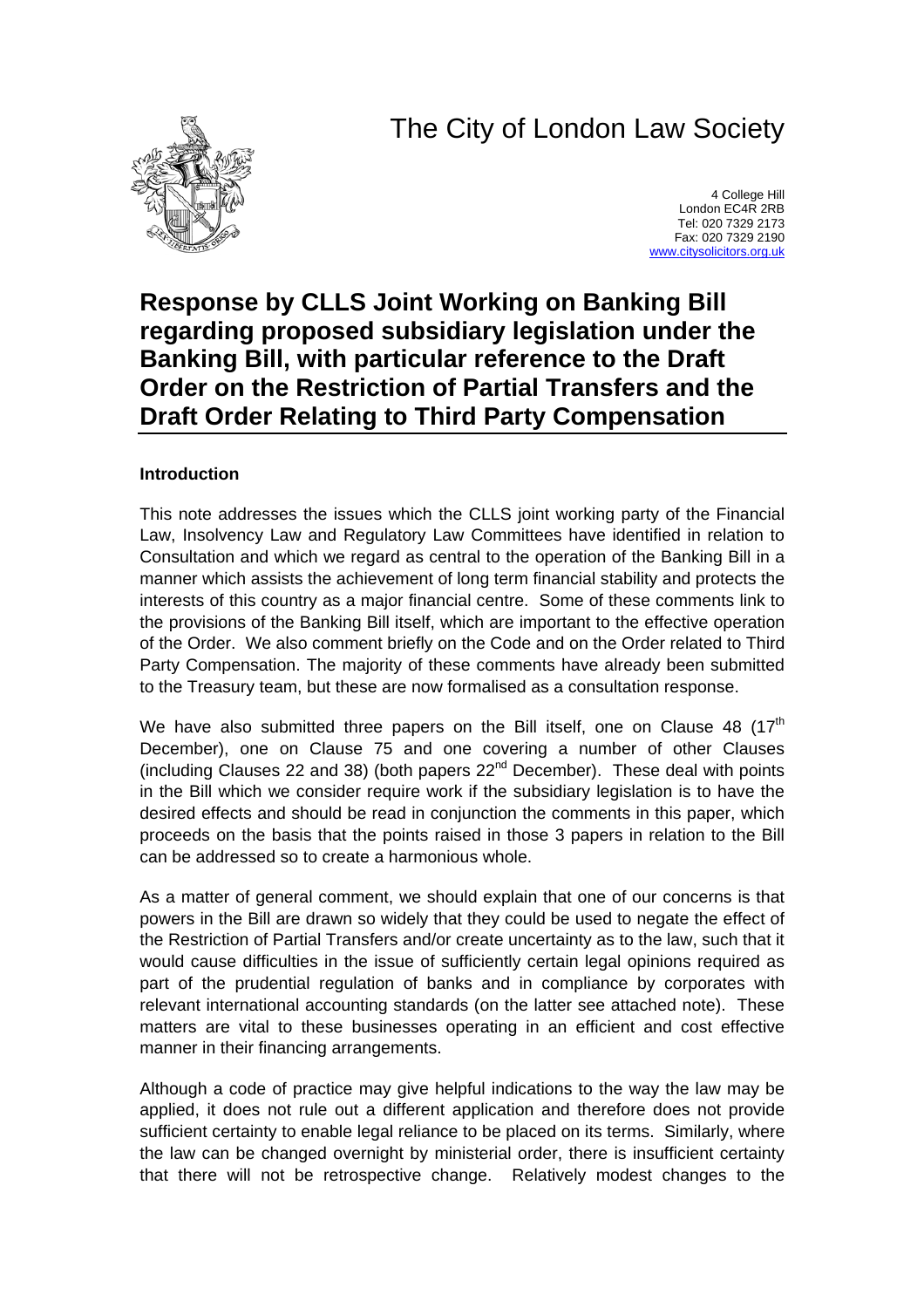legislation, which we propose in our 4 papers (including this), would be of considerable assistance in addressing these difficulties and we consider that this would be in the interests of achieving financial stability for Banks subject to the processes in the Banking Bill and their counterparties and corporate customers, without compromising the ability of the Tri-partite authorities to address any future bank failures effectively. We hope that you will find our comments constructive.

# **Application of the Order – Foreign Assets and Liabilities**

We are concerned that the drafting of Regulation 2 could limit the ability of UK Banks to operate under foreign laws or by means of foreign branches. This would place UK Banks at a severe disadvantage as against Banks incorporated in other jurisdictions and mean that international banks operating through UK subsidiaries incorporated here and subject to this law would be motivated to move their operations to subsidiaries incorporated (and possibly operating) in other jurisdictions. It would be impossible to give a legal opinion on the effectiveness of arrangements with a foreign element involving a bank potentially subject to the SRR.

It is commonplace, both as between financial institutions and in transactions by UK Banks with non-bank counterparties and customers for netting, set-off and security arrangements to cover transactions governed by more than one law, involving more than one currency and involving property, rights and obligations arising in more than one jurisdiction. Arrangements of these types might relate to transactions or property where the laws of several jurisdictions, including New York and several European jurisdictions, within and without the European Union, may be relevant. It is worth bearing in mind that nearby financial centres, such as Jersey and the Isle of Man, with which many UK banks have close relations are also foreign for this purpose. Banks operating in the London markets often enter into these transactions and depend upon them to operate in modern financial markets. If these are excluded from the protection of this Order, then effectively the ability of UK banks to enter into such arrangements would be curtailed, even when these banks enjoy perfect financial health, limiting their ability to trade with non-UK institutions and even to serve UK customers outside the United Kingdom.

We consider that the correct approach, so as to safeguard the participation of UK banks in international business, is that foreign property and liabilities should be included within the safeguards of the Order where they are the subject of any of the protected types of transactions and that the parties should be obliged to take all possible steps to perfect the transfer under any applicable foreign law where the decision is to transfer an arrangement involving foreign property or assets.

We refer you to the Railways Act 1993, Schedule 8, Paragraph 5 for an example of a statutory provision dealing with the perfection of vesting of foreign property, rights and liabilities in the context of a statutory transfer order. We note, however, that similar provisions already appear in Clause 39 of the Bill and would be applicable in the case that foreign property etc. were to be included in a transfer, so we do not understand why the sweeping exclusion proposed in Regulation 2 of the draft Order or the clarification in Regulation 3(3) should have been thought appropriate or necessary.

Where a statutory transfer accords with the contractual arrangements between the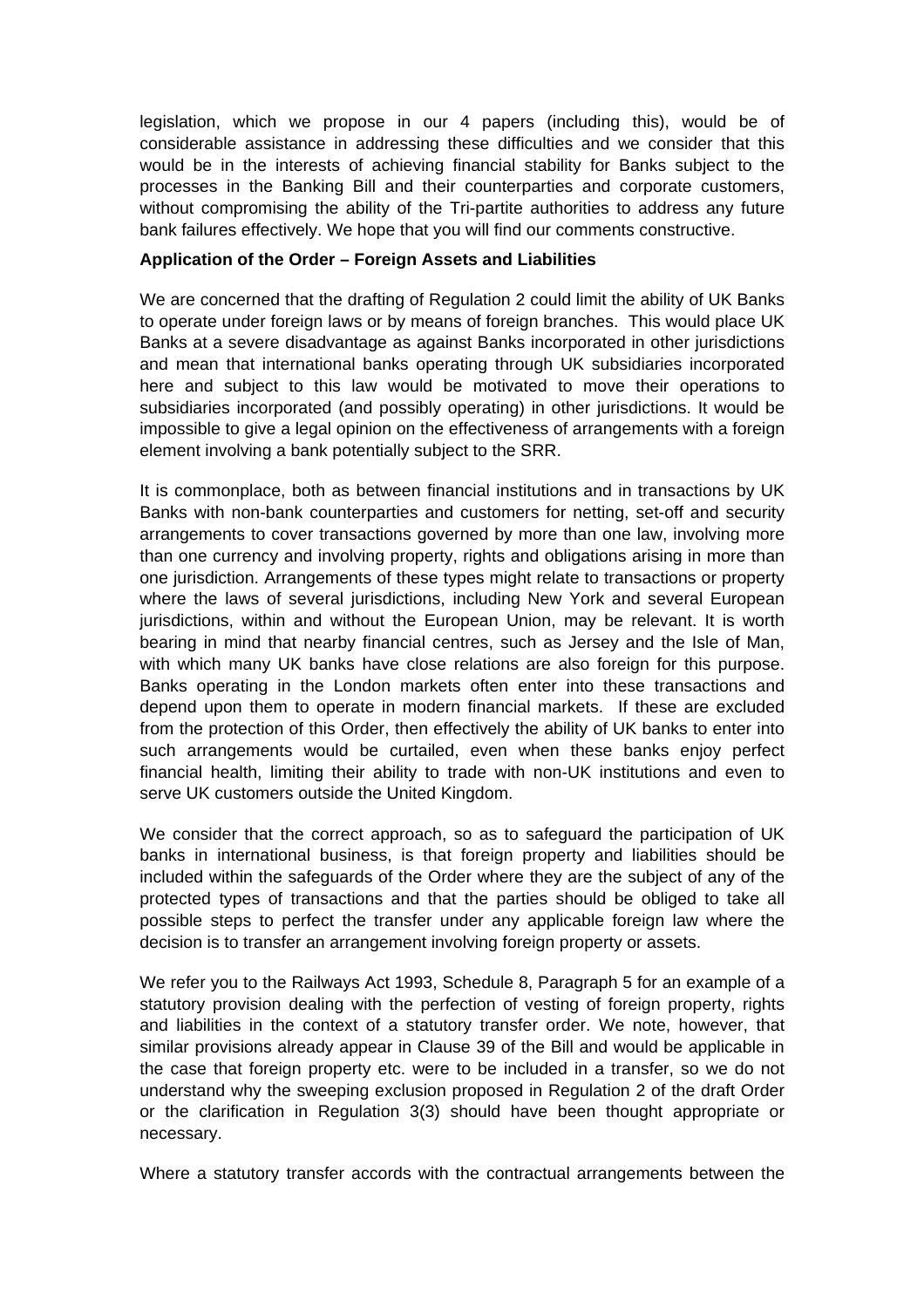parties, foreign parties are more likely to agree to a transfer (if their consent is needed) and foreign courts are more likely than not to give effect to the transfer and it is important that this is made possible. If foreign property and liabilities are clearly included in the protections then UK banks will be motivated to draft their documents dealing with these matters so as to facilitate such a transfer if necessary.

It may be appropriate to provide for the longstop situation if a transferred foreign right or obligation is not recognised at the end of the day, but this would be a matter of the rights and obligations of the transferee as against the (presumably insolvent) transferor rather than an exclusion from the protection altogether.

# **Set-off and Netting**

Regulation 3(1) concentrates on arrangements between the banking institution and a particular counterparty. It is important that a partial property transfer should not undermine a cash management arrangement operated by a bank for a group of companies (a typical example of which is outlined in the attached paper, an earlier version of which we believe you have seen) by leaving credit or debit balances on the accounts of one or more participating group companies with the transferor bank and transferring credit or debit balances on the accounts of other participating group companies to the transferee. Regulation 3(5)(a) assists to some extent but a more specific interpretative provision would provide greater legal certainty. Given the magnitude of the amounts subject to such cash management arrangements, complete clarity on this is essential. Companies might otherwise have difficulty in satisfying, amongst others, the requirement of paragraph 42 of International Accounting Standard 32 that they have a legally enforceable right of set-off and the ability and intent to settle on a net basis.

 Regulation 3(2) should be amended to make clear that "entitled" includes future or contingent entitlements. It should also refer to "arrangement" as well as or instead of "agreement" as this is the term used in other legislation (eg the Financial Collateral Directive and its UK implementation). This provision would be much improved in effectiveness if the amendments we have proposed to Clause 48 of the Bill are adopted, so that there is a co-incidence of terminology and definitions across relevant legislation. We attach the updated version of that paper for ease of reference. We believe that the Bill is the correct place for those amendments, which address concerns raised by the drafting of the Bill as it stands, as well as addressing the scope of the definitions.

We believe that Regulation 3(3) should be omitted.

If Regulation 3(4) is intended to allow for the transfer of a deposit book only, we consider it should be limited to deposits made by customers eligible for compensation from the FSCS. However, we think this could be adequately covered as an "excluded right". We also have a query whether individuals with offset mortgages should actually have to suffer from the disadvantage of having their offset entitlement removed. We appreciate that the transferee of a deposit book might wish to assess them, but it would be in their interests to try to ensure that if their deposits/current account is transferred, efforts would be made to transfer the mortgage also.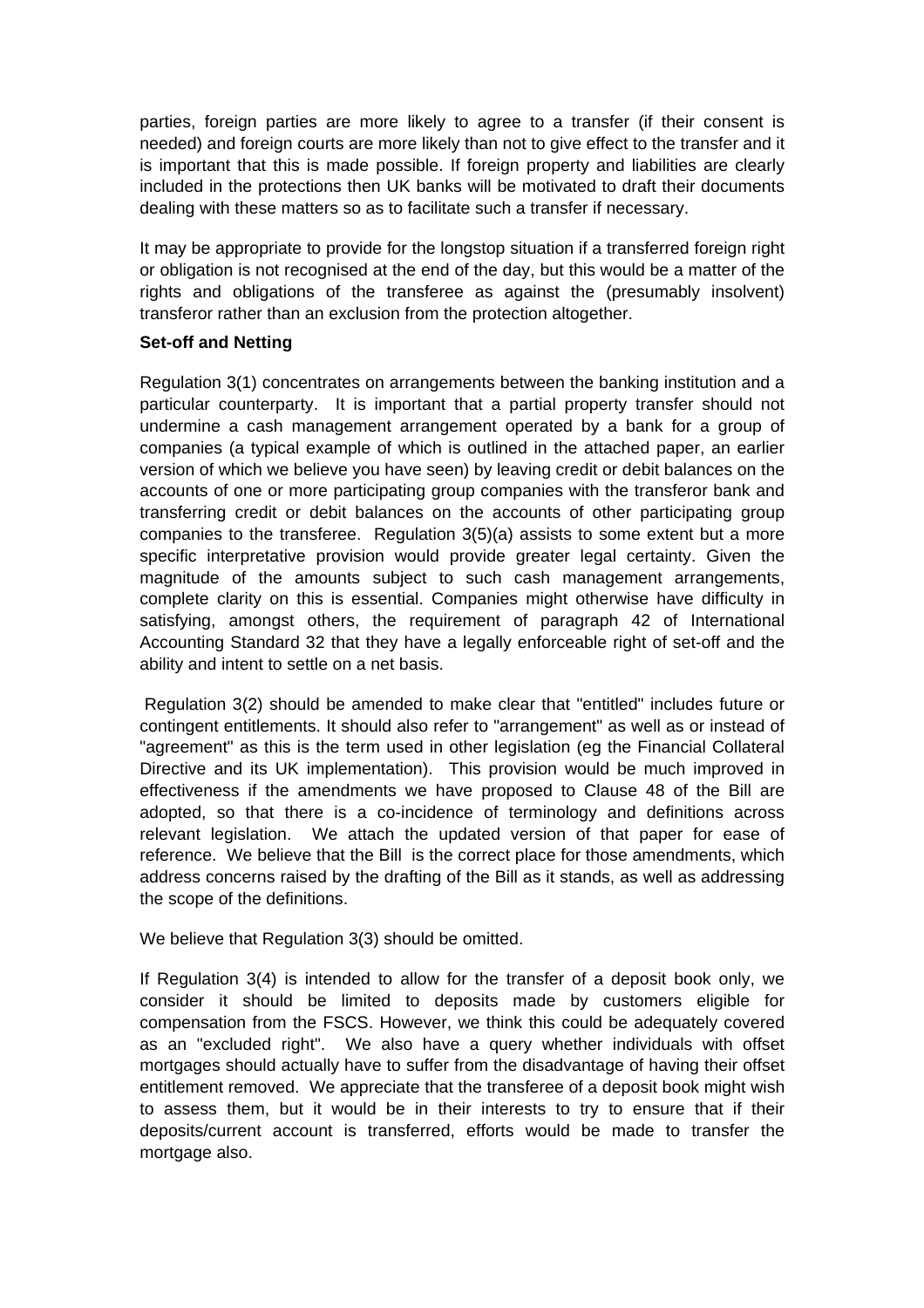We also do note that transfers of the sort described in Regulation 3(4) could, under the legislation, be from bad bank to good or vice versa and in the latter event this type of transfer (of obligations only to a bank incapable of performing them) would be very damaging to the counterparty, whether a business or an individual. There is, however, nothing in the legislation to prevent this. Transfers of this type should not be allowed to an insolvent or "sink" bank as a matter of law, and the Code does not provide sufficient protection to ensure continued ability to set off.

We have concerns with a number of the exclusions. In essence, as noted in relation to Regulation 3(4), we believe that the exclusion should be limited to deposits made by customers eligible for compensation from the FSCS and, possibly regulated mortgages (Regulation 3(6)(a) and (b)) and, even then, we have some concerns re offset mortgages.

With regard to the proposed exclusion (c), and the related definition in Regulation 3(7) we doubt this is needed and also believe there is a risk that it is written both too widely and too narrowly. The only banking business mentioned in the definition in the Bill is the taking of deposits. There is a risk that other types of business have to be assessed for inclusion at the time and this would give rise to both uncertainty and litigation. All activities which a bank authorised to take deposits may lawfully carry out should be covered. The comprehensive exclusion in Regulation 3(7) could cover a very wide range of normal financial services provided by banks to their customers and counterparties and would stifle innovation. Further monetary obligations and securities are not normally "goods" (which is what their exclusion from the exclusion appears to assume) and along with derivatives could therefore fall within the scope of excluded services, while certain contracts for the delivery of commodities would seem to be at risk of exclusion also. We consider that it would be better to exclude only any type of contract which has been specifically identified as giving rise to a real problem if it is included in a protected arrangement: a possible candidate would be securities expressed to be subordinated to the rights of unsecured creditors.

Given that the UK implementation of the Financial Collateral Directive allows "own securities" to be included in a financial collateral arrangement, we are not clear that exclusion (d) is lawful. The UK has not exercised its option under the FCD to exclude such securities. We also note that that banks taking security over portfolios of shares cannot reasonably exclude their customers from trading in and therefore providing securities which consist of a bank's own shares. If this is intended to be an anti-evasion measure, we are not clear it is necessary, but believe that greater clarity on the mischief feared would be helpful.

We believe it would be clearer if "excluded liabilities" were specifically defined, rather than defined by reference.

# **Financial Collateral**

Regulation 4(1)(b) refers to a "financial institution". In this legislation it should, we think, refer to a "banking institution".

Regulations 492) and (3) appear to say that the only financial collateral to be protected is that which is in the nature of "own securities". It may be intended to say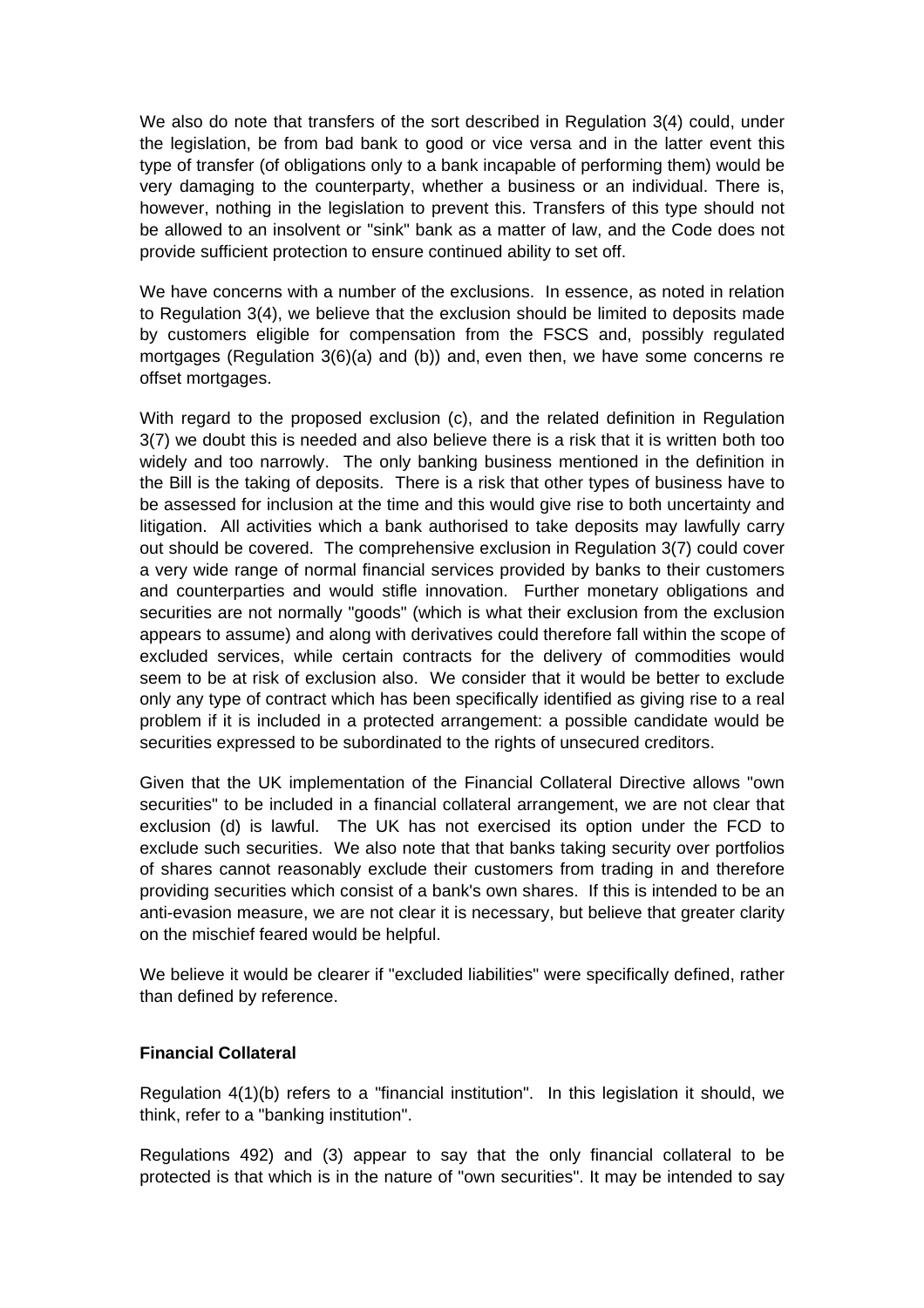the opposite. We believe that, in order to comply with the UK's community obligation it should be rewritten to safeguard all financial collateral arrangements involving a relevant banking institution that are protected by the Financial Collateral Arrangements (No 2) Regulations 2003 (this would automatically update, we believe, if the 2003 Regulations were amended pursuant to the Interpretation Act), rather than the Directive. While it would be possible, probably, to amend the Regulations so as to exclude own securities from the protection (assuming that the UK can reverse a decision not to use an optional exclusion) we doubt this would be practicable, because of the way own securities are used in financial markets. We believe the legislation would in any event need to be made under the European Communities Act 1972 and not under the Banking Act.

In addition to safeguarding financial collateral arrangements, the order should expressly state that a partial property transfer should not be made of some, but not all, of the rights and liabilities between a bank and a counterparty which are subject to any of the following, which are important to the functioning of financial markets:

> **a "market contract" or "market charge" (or comprising "market property") under Part VII of the Companies Act 1989 and predefault and default netting under the rles of a recognised clearing house, investment exchange or central counterparty;**

> **a "system-charge" under the Financial Markets and Insolvency Regulations 1996; or**

> **"collateral security" or a "collateral security charge" or a "transfer order" under the Financial Markets and Insolvency (Settlement Finality) Regulations 1999 and close out netting under the "default arrangements" within the meaning of Regulation 2(1) of those Regulations. This also reflects a Community obligation of the UK.**

#### **Secured Liabilities**

We are pleased that the security provision is comprehensive.

In Regulation 5(2) we suggest that the words "to which this order applies" are inserted in the first line after "a partial property transfer".

In Regulation 5 the reference to "title transfer security" should be changed to "title transfer arrangement".

# **Effect of partial property Transfers in breach of the order**

We believe that the effect of a partial transfer made in breach of a provision of the order should be that it is ineffective. We are concerned that if there is a statutory override, legal opinions would need to be qualified, particularly as there is also no proper compensation provided for and any remedy appears discretionary.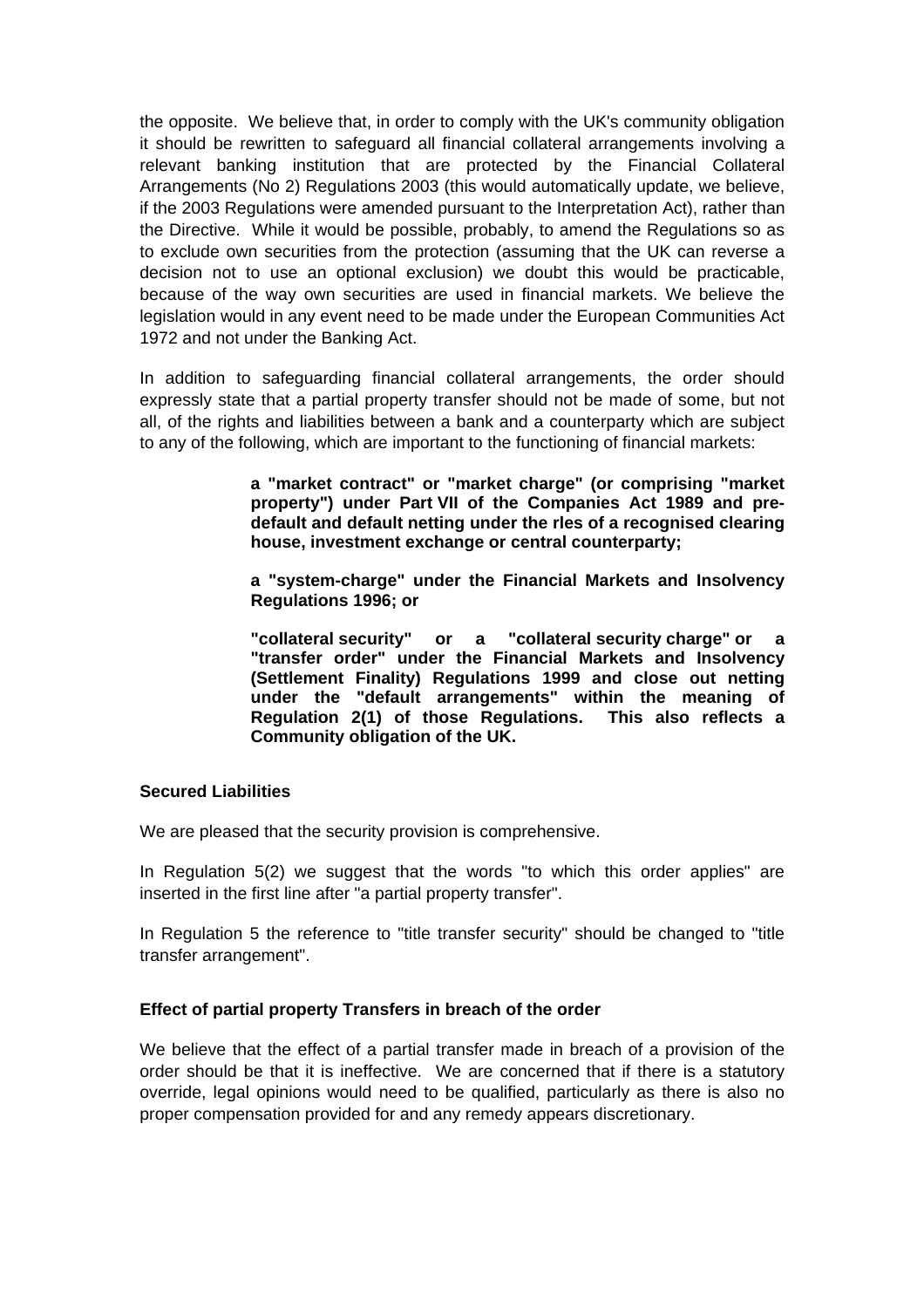It may be that the Court should be given discretion to make a compensatory order (analogous to the discretion conferred by section 241 of the Insolvency Act 1986), although the question arises as to who would be liable to pay the compensation.

# **Third Party Compensation**

Recent experience of complex financial insolvencies suggests that the process of valuation in the context of a hypothetical insolvency would be extremely difficult and would give rise to great difficulties: any payment will be many years after the event. The difficulties derive partly from uncertainties in the underlying documents, which often do not contemplate the failure of the bank, and partly from complexities over valuing assets and liabilities where obligations remain open and, even when they are closed by reference to close out values, these may be disputed. Although the concept sounds attractive, in practice it will be no substitute for having an undistorted position, either as a creditor of the failed bank with rights of set-off, netting, security and title transfer in the same place, or, alternatively, having the entire package transferred to a new solvent counterparty which remains solvent for the period of application of the arrangements. While the concept addresses the need to provide compensation if property is confiscated, it will not be in practice much solace to affected parties.

In Regulation 4(2) the second occurrence of the word "would" should be "wound" in the second line.

In Regulation 4(3) the word "to" should be inserted between "likely" and "receive".

# **The Code**

We believe it would be desirable if those parts of the Code which would militate against a transfer of the liabilities of P to the failed bank separately from assets held by P with the failed bank were legally binding. Even in circumstances were the restriction of partial transfers would not apply, a customer could be put out of business, or out of his home, by such a transfer. It may be that this could be provided by an additional term in the protection of partial transfer order, providing that where such a transfer is made, then assets of equal value to those previously held by P with the failed bank will be made available to the acquiring transferee.

In paragraph 29 insert "if" before "satisfied on line 3.

In the fourth bullet point in paragraph 36 add "of" after "exercise" on the first line.

In paragraph 74 it should read "choose not to reveal".

In paragraph 75 it should read "in its role as shareholder" on the second line.